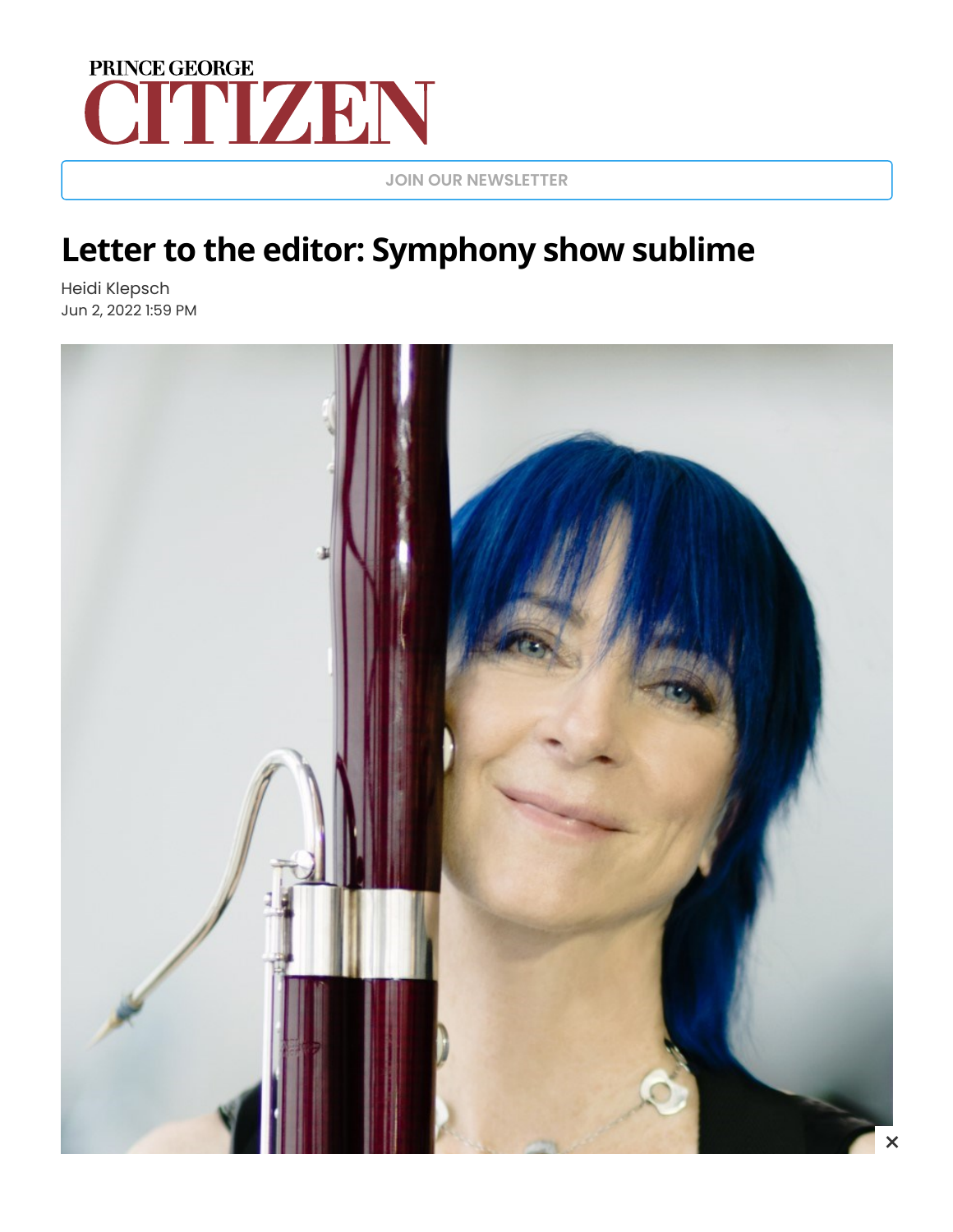

Nadina Mackie Jackson | Handout photo

This past Sunday, May 29, I attended the Prince George Symphony Orchestra's last mainstage concert of the season. I enjoyed it so much that I wanted to submit a review to The Citizen, in hopes that might inspire others to appreciate the Canadian artists who were featured and attend the symphony in the future.

The entire event was a delight, from Michael Hall's pre-performance chat to the post-show question and answer with some of the musicians. However, the most impactful part, for me, was the presentation of Mathieu Lussier's Odd Bird Concerto, which featured bassoonist Nadina Mackie Jackson.

I must admit that it took me a moment to get into the piece. I don't often hear classical music that features the bassoon over strings, for example. It sounded so different from what I usually listen to. However, by the end of the first movement, I couldn't help but be completely captivated.

I could hear a narrative, whether one was intended or not. To me, the chimes and string section painted a solemn, challenging landscape through which the light, flitting, spirit represented by the bassoon was navigating. I could hear – and feel – what this little bird was facing. The heart-wrenching use of minor keys in the second movement read as emotionally trying moments where the courage and hope of this brilliant, innocent creature were tested. It pained me, viscerally, hearing the bassoon express something which sounded so painful. The melody felt like grief, sometimes. However, the undeniable glow of hope sang through in the third movement, which sent a wave of relief and goosebumps from my head to toes.